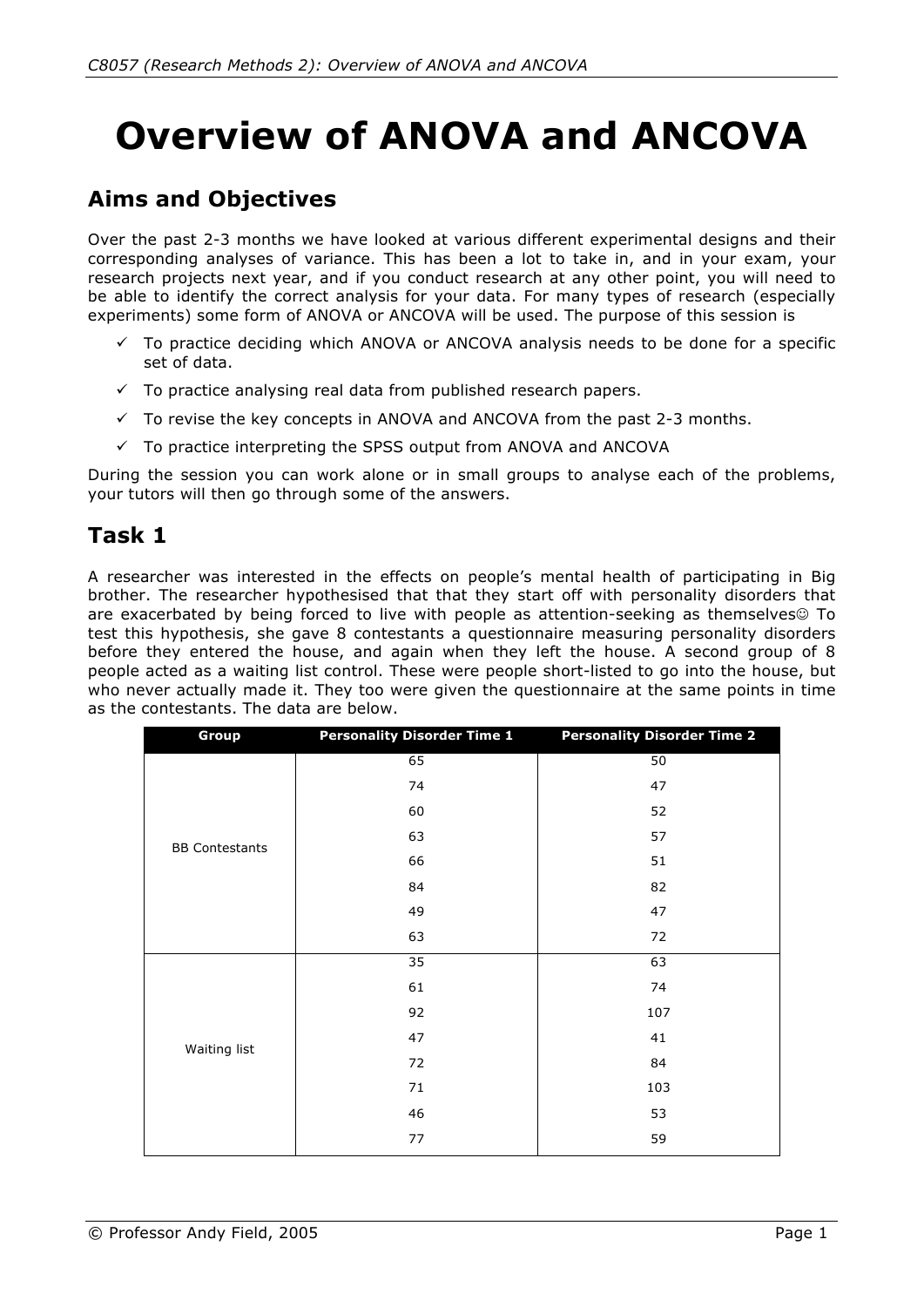

- $\checkmark$  Enter the data into SPSS.
- Save the data onto a disk in a file called **BigBrother.sav**
- $\checkmark$  Draw an error-bar chart (or charts) of the data.
- $\checkmark$  Carry out the appropriate analysis to test the hypotheses that big brother contestants start off with personality disorders that are exacerbated by being forced to live with people as attention-seeking as themselves.

What are the independent and dependent variables?

| <b>Your Answer:</b> |                                                                                                                                                                                      |
|---------------------|--------------------------------------------------------------------------------------------------------------------------------------------------------------------------------------|
|                     | What analysis have you carried out? [I.e. an A (IV1: level 1, level 2 etc.) $\times$ B<br>(IV2: level 1, level 2, etc.) × etc. independent/repeated measures/mixed<br>ANOVA/ANCOVA]. |
| <b>Your Answer:</b> |                                                                                                                                                                                      |
|                     | Have the assumptions of this analysis been met? (Report relevant statistics<br>in APA format).                                                                                       |
|                     |                                                                                                                                                                                      |
|                     |                                                                                                                                                                                      |
|                     |                                                                                                                                                                                      |
| <b>Your Answer:</b> |                                                                                                                                                                                      |
|                     |                                                                                                                                                                                      |
|                     |                                                                                                                                                                                      |
|                     |                                                                                                                                                                                      |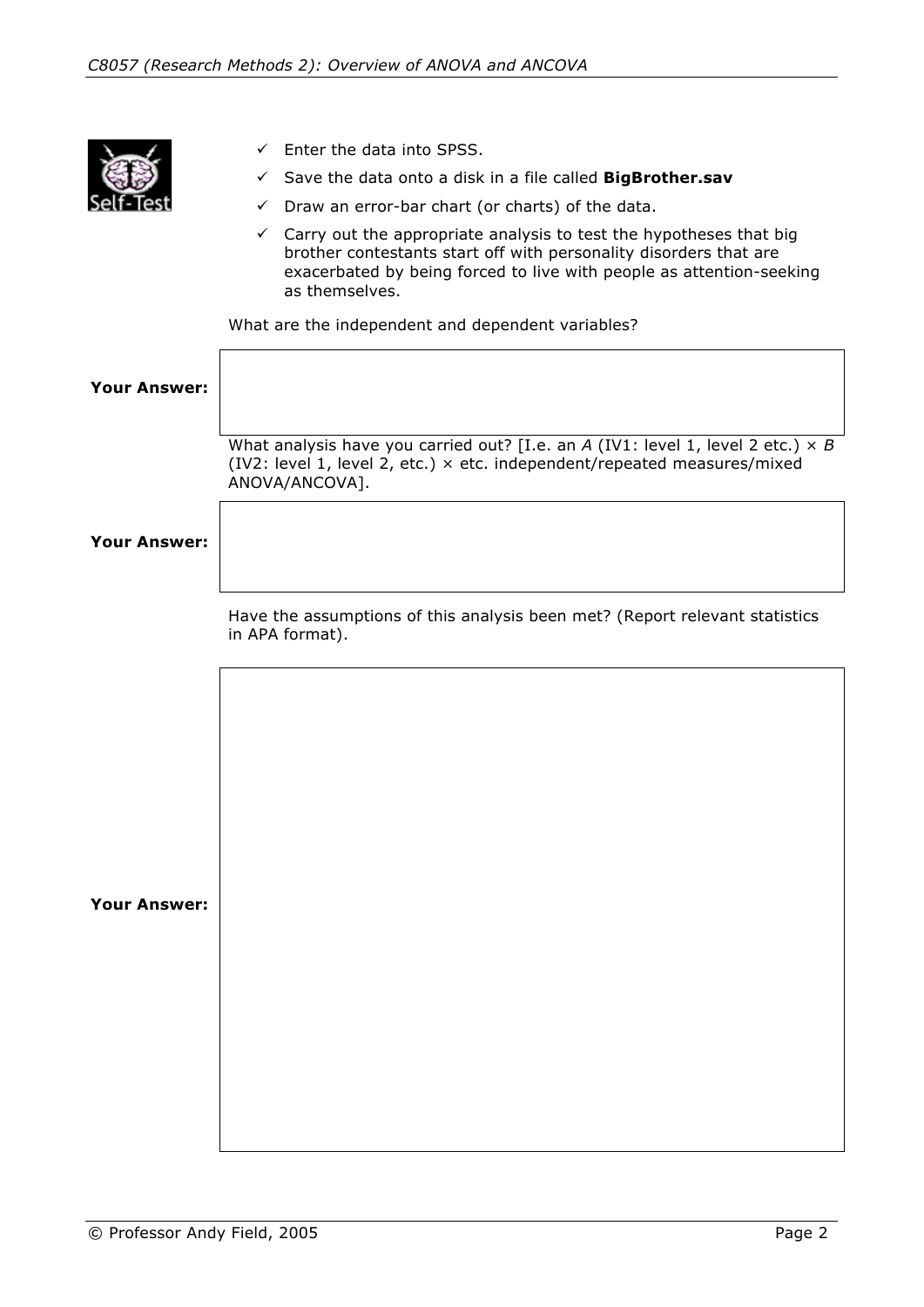Write a short results section (in APA format) based on this analysis? Have the hypotheses been confirmed. **Your Answer:**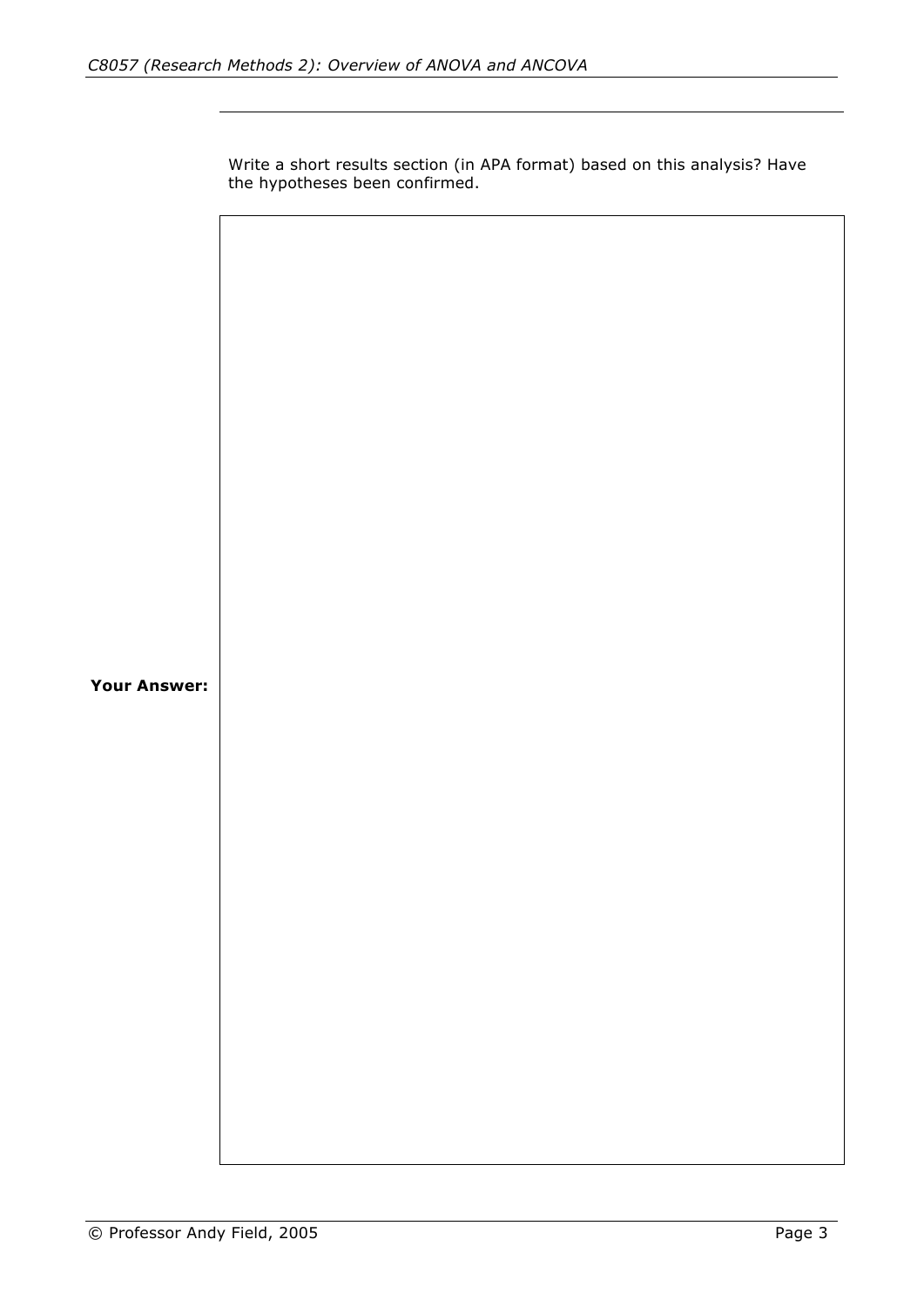#### **Task 2**



- $\checkmark$  Using the same data as in the previous task, think of an alternative way to analyse these data! (Yes, there are two perfectly reasonable ways to analyse this data set and I'm doing this to demonstrate that contrary to popular belief there isn't one, and only one, 'correct' way to analyse a set of data!).
- Use the questions from the previous task as a guide to what's required for the answer of this question too.

#### **Real Research Example: Graham Davey**

This example contains data from:

Davey, G. C. L., Startup, H. M, Zara, A., MacDonald, C. B., & Field, A. P. (2003). Perseveration of checking thoughts and mood-as-input hypothesis. *Journal of Behavior Therapy & Experimental Psychiatry*, *34*, 141–160.

[Available from the course bulletin board].

Davey, Startup, Zara, MacDonald & Field (2003) looked at the processes underlying Obsessive Compulsive Disorder by inducing a negative, positive or no mood in different people and then asking them to imagine they were going on holiday and to generate as many things as they could that they should check before they went away. Within each mood group, half of the participants were instructed to generate as many items as they could (known as an 'As many as can' stop rule), whereas the remainder were asked to generate items for as long as they felt like continuing the task (known as a 'feel like continuing' stop rule). The data are below.

| <b>Negative Mood</b>     |                                       |                          | <b>Positive Mood</b>                  | <b>Neutral Mood</b>      |                                       |  |
|--------------------------|---------------------------------------|--------------------------|---------------------------------------|--------------------------|---------------------------------------|--|
| <b>As Many As</b><br>Can | <b>Feel Like</b><br><b>Continuing</b> | <b>As Many As</b><br>Can | <b>Feel Like</b><br><b>Continuing</b> | <b>As Many As</b><br>Can | <b>Feel Like</b><br><b>Continuing</b> |  |
| 7                        | 3                                     | 9                        | 13                                    | 8                        | 7                                     |  |
| 5                        | 8                                     | 12                       | 31                                    | 5                        | 5                                     |  |
| 16                       | 8                                     | 7                        | 11                                    | 11                       | 14                                    |  |
| 13                       | 5                                     | 3                        | 8                                     | 9                        | 19                                    |  |
| 13                       | 9                                     | 10                       | 11                                    | 11                       | 5                                     |  |
| 24                       | 14                                    | 4                        | 25                                    | 10                       | 11                                    |  |
| 20                       | 9                                     | 5                        | 19                                    | 11                       | 14                                    |  |
| 10                       | 15                                    | 4                        | 8                                     | 10                       | 10                                    |  |
| 11                       | 7                                     | 7                        | 14                                    | 7                        | 6                                     |  |
| 7                        | 14                                    | 9                        | 8                                     | 5                        | 8                                     |  |



- $\checkmark$  Enter these data into SPSS and save them in a file called **Davey2003.sav**
- $\checkmark$  Davey et al. hypothesised that people in negative moods, using an as many as can stop rule would generate more items than those using a feel like continuing stop rule. Conversely, people in a positive mood would generate more items when using a feel like continuing stop rule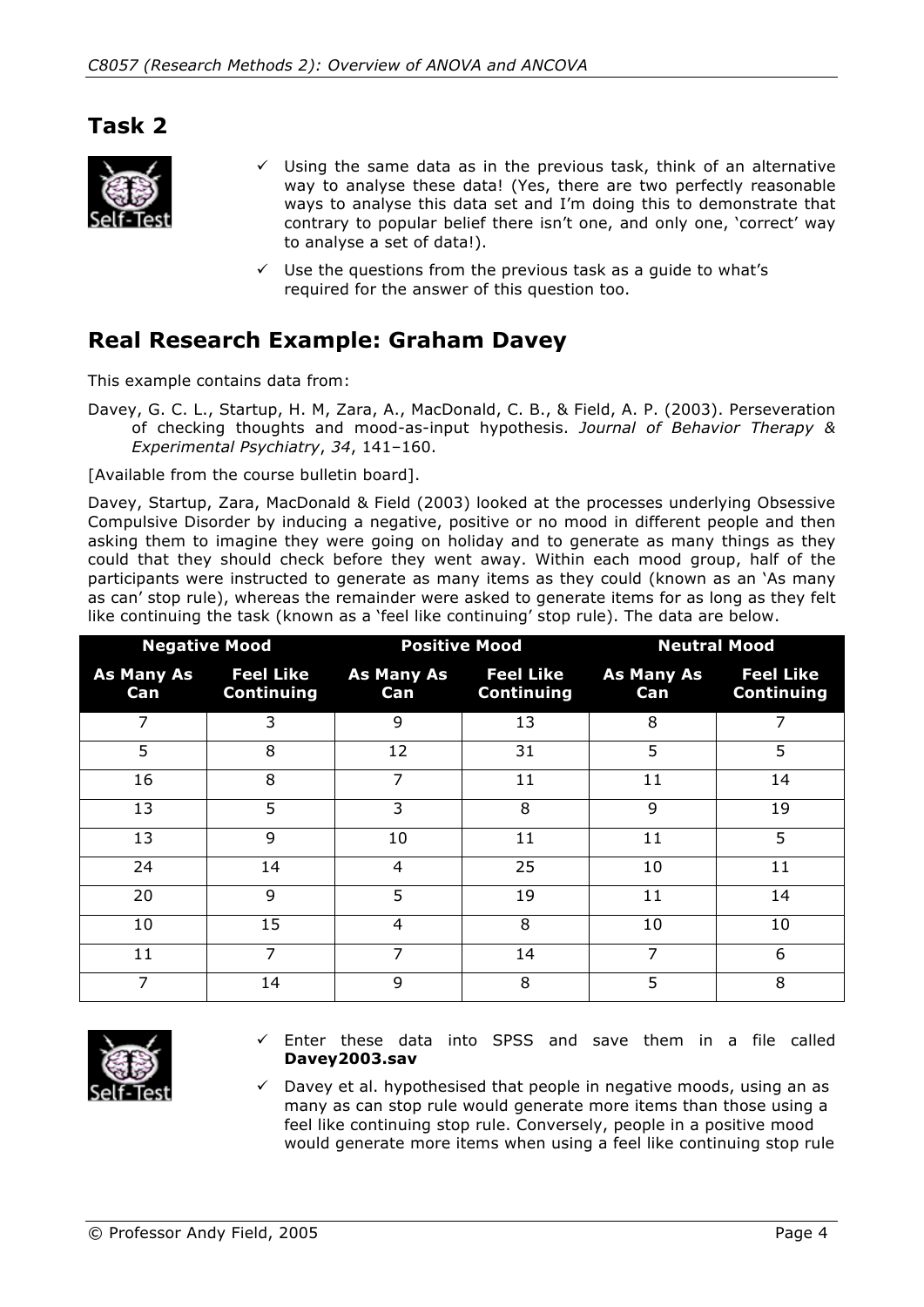compared to an as many as can stop rule. Finally, in neutral moods, the stop rule used shouldn't affect the number of items generated.

- $\checkmark$  Conduct the appropriate analysis to test Davey et al.'s hypotheses.
- $\checkmark$  Use the questions from task 1 as a quide for how to answer this question.
- $\checkmark$  If you want to check your answers then consult section 3.2 (pages 148-149) of Davey, et al. (2003).

#### **Real Research Example: Dan Wright**

This example contains data from:

Wright, D. B., Mathews, S. A., & Skagerberg, E. M. (2005) Social recognition memory: The effect of other people's responses for previously seen and unseen items. *Journal of Experimental Psychology: Applied, 11*, 200-209.

[Available from http://www.sussex.ac.uk/Users/danw/pdf/socrec2005.pdf].

Wright, Mathews & Skagerberg (2005), Experiment 1, conducted a study in which 24 participants were shown 28 words: there were approximately equal numbers of high frequency words, low frequency words and nonwords. After a filler task, a confederate was introduced to the participant, and both the confederate and the participant were presented with 60 words (some of which they had seen before and some of which they hadn't) and were asked to say whether or not they had seen the word in the first part of the experiment. The confederate always responded first and deliberately gave an incorrect response on about 30% of occasions (e.g. saying they had seen a word that was not in fact presented earlier in the experiment). Wright et al. were interested in whether the confederate's responses affected the participants' responses to 'old' (items from the original 28 word list) and 'new' (items not from the original list) words. To do this, the calculated a metric known as *d'*, which, in this case, is a measure of the effect of the confederate (you don't need to worry about what exactly *d'* is, although if you're interested Dan explains it on his web pages http://www.sussex.ac.uk/Users/danw/ESM/work2dansdt.htm). The data are below.

| <b>High Frequency Words</b> |                 |          | <b>Low Frequency Words</b> | <b>Non-Words</b> |                 |  |
|-----------------------------|-----------------|----------|----------------------------|------------------|-----------------|--|
| Old Word                    | <b>New Word</b> | Old Word | <b>New Word</b>            | Old Word         | <b>New Word</b> |  |
| 1.85                        | 2.17            | 1.85     | 2.62                       | 2.68             | 1.32            |  |
| 1.85                        | 1.12            | 1.93     | 1.11                       | $-.26$           | $-.17$          |  |
| 2.04                        | 1.41            | .97      | 2.62                       | 1.21             | 1.85            |  |
| 1.64                        | .89             | 1.56     | 1.15                       | $-.57$           | 1.21            |  |
| 1.31                        | .49             | .28      | $-0.36$                    | .99              | .16             |  |
| 2.68                        | 1.41            | 1.93     | .32                        | .38              | $-.57$          |  |
| 1.85                        | 2.17            | 2.68     | 1.11                       | .38              | .94             |  |
| 2.68                        | 1.41            | 1.59     | 2.62                       | 2.04             | 1.21            |  |
| 2.68                        | .89             | $-.38$   | 2.62                       | $-.26$           | .99             |  |
| 1.64                        | 1.01            | 1.93     | 1.52                       | 1.21             | .81             |  |
| 1.85                        | .68             | .97      | .47                        | 2.04             | 1.85            |  |
| 1.21                        | .49             | $-.38$   | .68                        | 1.22             | .16             |  |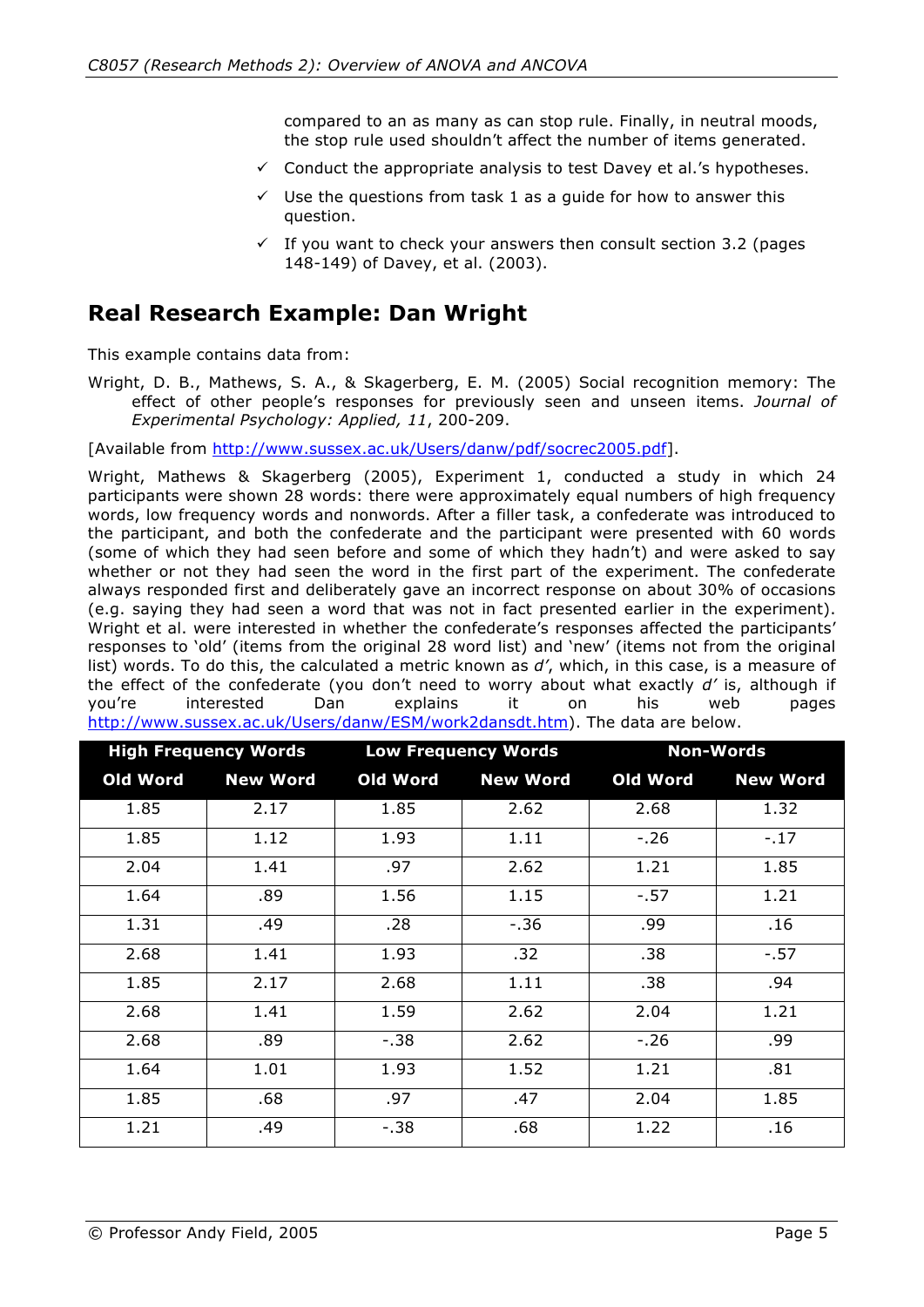| 1.64 | 2.06 | 2.04 | 1.78 | 2.04 | .27  |
|------|------|------|------|------|------|
| 1.22 | 1.44 | 2.68 | 2.62 | 1.85 | .37  |
| 2.68 | 2.06 | 1.85 | 2.62 | 1.21 | .89  |
| .57  | 2.17 | 1.85 | 1.11 | 2.04 | .27  |
| 1.85 | 1.77 | 1.85 | 1.11 | 1.22 | .37  |
| 2.04 | .89  | 1.85 | 1.11 | 2.04 | 1.47 |
| 2.68 | 2.17 | 2.68 | 1.94 | .81  | 1.32 |
| 1.22 | .89  | 1.85 | 2.62 | .57  | 1.47 |
| .81  | 2.06 | 1.22 | 1.11 | 1.22 | .27  |
| 1.85 | 2.82 | 2.68 | .68  | 1.22 | 1.65 |
| 1.21 | .36  | 2.04 | 1.11 | 2.04 | .27  |
| 2.04 | 1.41 | 1.85 | 1.94 | 1.85 | 1.32 |



- Enter these data into SPSS and save them in a file called **Wright et al (2005).sav**
- $\checkmark$  Wright et al. hypothesised that the impact of confederates' responses would be greater for 'new' words (i.e. words that participants hadn't seen at the beginning of the experiment).
- $\checkmark$  Conduct the appropriate analysis to test Wright et al.'s hypothesis.
- $\checkmark$  Use the questions from task 1 as a quide for how to answer this question.
- $\checkmark$  If you want to check your answers then consult Experiment 1 (especially the top of Table 2 on page 205) of Wright et al. (2005). Incidentally, although the full analyses are more complicated than this example and possible quite hard for you to follow, this is a gem of a paper for seeing how data and results should be presented.

# **Real Research Example: Ben Dyson**

This example contains data from:

Dyson, B. J., Alain, C. & He, Y. (2005). I've heard it all before: Perceptual invariance represented by early cortical auditory-evoked responses. *Cognitive Brain Research*, *23*, 457-460.

[Available from the course bulletin board].

Dyson, Alain & He (2005) did a study related to whether the brain can passively organise sound. Participants watched a muted, subtitled movie in order to divert their attention while being played complex sounds which varied according to fundamental frequency (200 or 400 Hz) and the harmonicity of the third harmonic (tuned or mistuned). Participants were told to ignore the sounds and no overt responses to the stimuli were required. All participants experienced both fundamental frequencies, and both states of harmonicity.

Brain activity (ERP) was recorded: the outcome for these particular data was the amplitude of a P90 component (a positive deflection generated around 90 msec after stimulus onset). Data were organised according to whether consecutive sounds were the same or different with respect to fundamental frequency or hamonicity.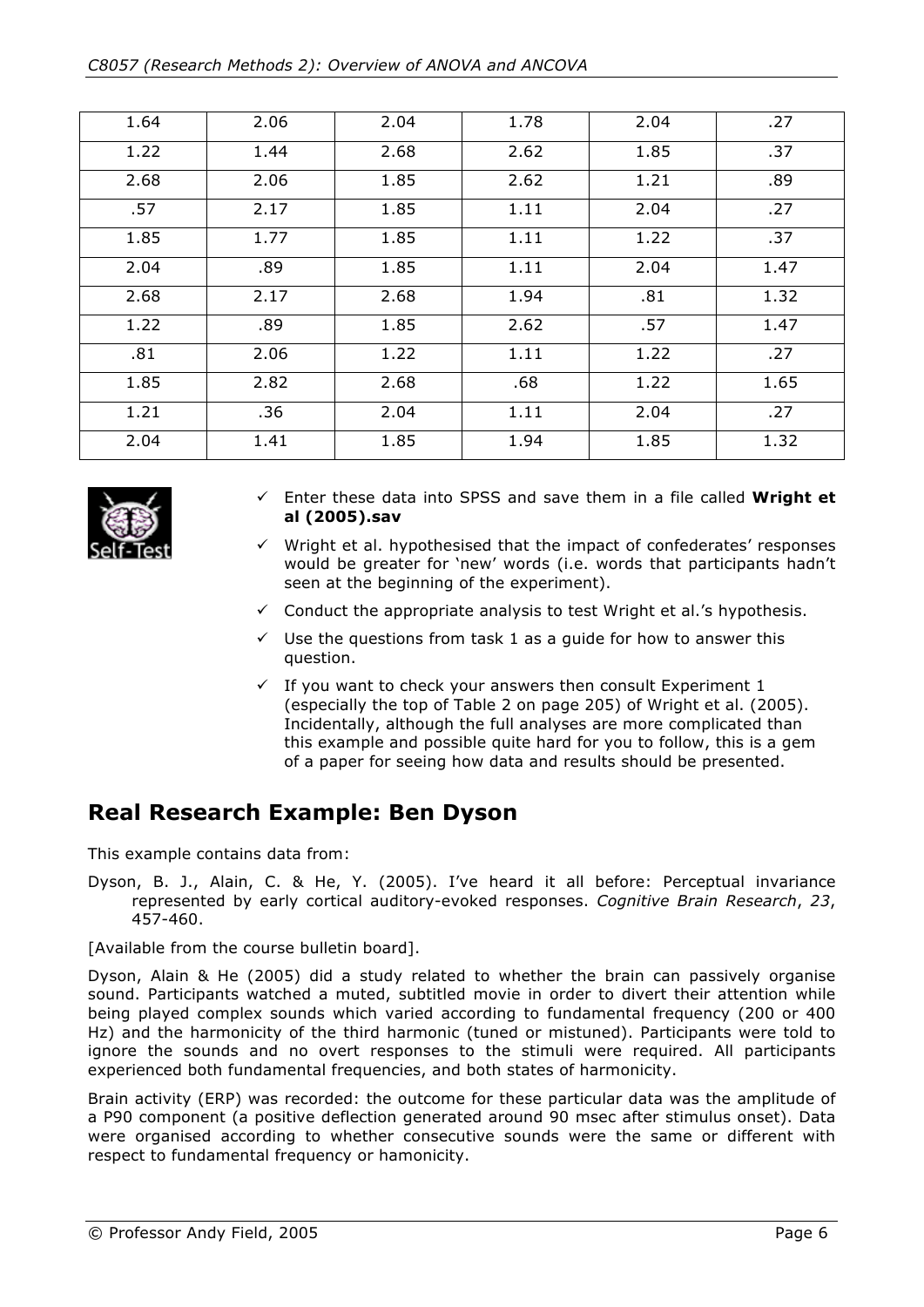|                                                                                                                                       | <b>Consecutive sounds had the same</b><br><b>Fundamental frequency</b> | <b>Consecutive sounds had different</b><br><b>Fundamental frequencies</b> |                                                                                       |  |
|---------------------------------------------------------------------------------------------------------------------------------------|------------------------------------------------------------------------|---------------------------------------------------------------------------|---------------------------------------------------------------------------------------|--|
| <b>Consecutive sounds</b><br><b>Consecutive sounds</b><br>had a different<br>had the same<br><b>Harmonicity</b><br><b>Harmonicity</b> |                                                                        | had the same<br><b>Harmonicity</b>                                        | <b>Consecutive sounds Consecutive sounds</b><br>had a different<br><b>Harmonicity</b> |  |
| .007                                                                                                                                  | .085                                                                   | .043                                                                      | .200                                                                                  |  |
| .120                                                                                                                                  | .457                                                                   | .414                                                                      | .384                                                                                  |  |
| $-069$                                                                                                                                | .143                                                                   | .005                                                                      | .089                                                                                  |  |
| 1.452                                                                                                                                 | 1.708                                                                  | 1.983                                                                     | 1.939                                                                                 |  |
| .047                                                                                                                                  | .238                                                                   | .231                                                                      | .300                                                                                  |  |
| .568                                                                                                                                  | .610                                                                   | .804                                                                      | .686                                                                                  |  |
| .719                                                                                                                                  | .868                                                                   | .627                                                                      | .926                                                                                  |  |
| .154                                                                                                                                  | .450                                                                   | .361                                                                      | .368                                                                                  |  |
| .141                                                                                                                                  | .326                                                                   | .273                                                                      | .277                                                                                  |  |
| .272                                                                                                                                  | .291                                                                   | .156                                                                      | .152                                                                                  |  |
| .064                                                                                                                                  | .313                                                                   | .356                                                                      | .256                                                                                  |  |
| .247                                                                                                                                  | .426                                                                   | .484                                                                      | .400                                                                                  |  |



- Enter these data into SPSS and save them in a file called **Dyson et al (2005).sav**
- $\checkmark$  Dyson et al. hypothesised that P90 amplitude when fundamental frequency and harmonicity are both the same on consecutive sounds would be smaller than all other situations. (In other words, P90 amplitude would be smallest when acoustic information is identical across presentations).
- $\checkmark$  Conduct the appropriate analysis to test Dyson et al.'s hypotheses.
- $\checkmark$  Use the questions from task 1 as a quide for how to answer this question.
- $\checkmark$  If you want to check your answers then consult page 459 (Table 1 and Panel d of Figure 2 on that page) of Dyson et al. (2005).

# **Real Research Example: Andy Field**

This example contains data from:

Field, A. P., & Lawson, J. (2003). Fear information and the development of fears during childhood: effects on implicit fear responses and behavioural avoidance. *Behaviour Research and Therapy*, *41*, 1277–1293.

[Available from the course bulletin board].

Field & Lawson (2003) did a study in which children were given different kinds of information about different novel animals (a Quoll, a Quokka and a Cuscus). For a particular child, a given animal was associated with positive information, a different animal was associated with negative information, and the final animal was a control animal and so no information was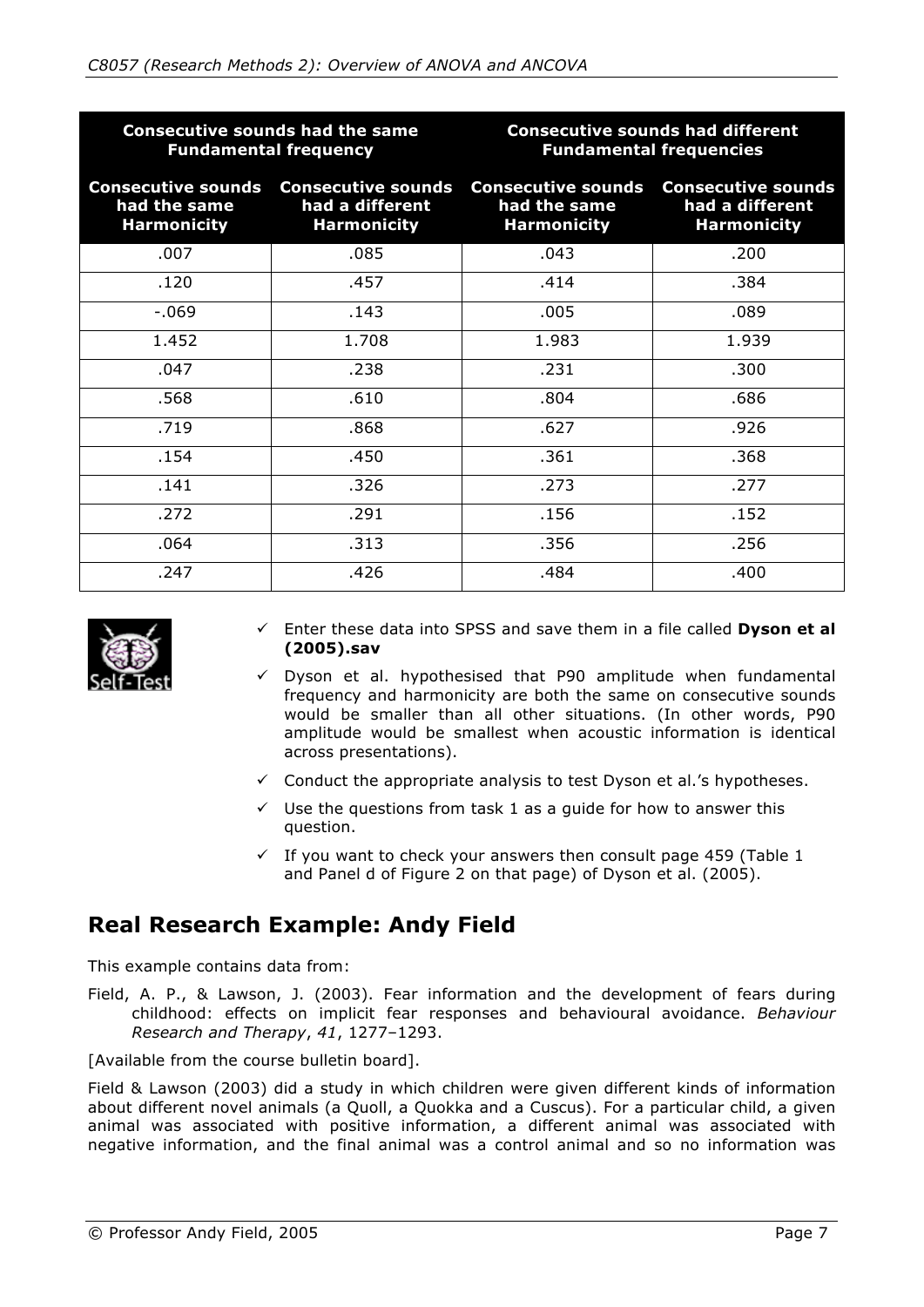given about it. Children's fear beliefs were measured both before and after this information using a scale ranging from 0 (no fear beliefs) to 4 (high fear beliefs). The gender of the children was also noted. Their actual data are below.

|        | <b>Negative Information</b>         |                                    |                                     | <b>Positive Information</b>        | <b>No Information</b>               |                                    |
|--------|-------------------------------------|------------------------------------|-------------------------------------|------------------------------------|-------------------------------------|------------------------------------|
|        | <b>Before</b><br><b>Information</b> | <b>After</b><br><b>Information</b> | <b>Before</b><br><b>Information</b> | <b>After</b><br><b>Information</b> | <b>Before</b><br><b>Information</b> | <b>After</b><br><b>Information</b> |
|        | 1.00                                | 3.86                               | 1.71                                | .00                                | .57                                 | 1.50                               |
|        | .14                                 | .57                                | .43                                 | 1.14                               | .86                                 | 2.29                               |
|        | .67                                 | 4.00                               | .57                                 | .00                                | .57                                 | .00                                |
|        | .00.                                | 4.00                               | 1.14                                | .00.                               | .43                                 | 1.57                               |
|        | 1.43                                | 3.86                               | 1.43                                | .14                                | 2.00                                | 1.43                               |
|        | 1.57                                | 2.83                               | .86                                 | 1.14                               | 1.57                                | 1.71                               |
|        | .86                                 | 3.57                               | 1.43                                | .00                                | 1.86                                | 1.14                               |
|        | 1.14                                | 3.86                               | 1.67                                | .50                                | 1.29                                | 1.29                               |
|        | .80                                 | 3.29                               | 1.43                                | .14                                | 2.00                                | 1.00                               |
|        | .29                                 | 3.83                               | 1.57                                | 1.14                               | 1.57                                | 2.14                               |
|        | .67                                 | 4.00                               | 2.14                                | .17                                | .00.                                | .67                                |
|        | .86                                 | 1.71                               | 1.57                                | 1.57                               | 1.86                                | 2.17                               |
|        | 1.00                                | 1.43                               | 2.00                                | 1.83                               | 1.43                                | 1.29                               |
|        | 2.14                                | 3.86                               | .43                                 | .14                                | .71                                 | .43                                |
|        | 2.71                                | 1.14                               | 2.71                                | 1.43                               | 2.71                                | 1.29                               |
| Male   | .71                                 | 3.00                               | .57                                 | .57                                | .43                                 | .57                                |
|        | .43                                 | 3.50                               | .43                                 | .00                                | .57                                 | 1.50                               |
|        | 2.14                                | 2.60                               | 1.57                                | .00.                               | 1.86                                | 2.67                               |
|        | 1.86                                | 4.00                               | 1.71                                | 1.14                               | 1.14                                | 1.71                               |
|        | 1.29                                | $-2.71$                            | 1.14                                | .00                                | 1.14                                | .57                                |
|        | 2.00                                | 4.00                               | 1.86                                | .00                                | 3.57                                | 1.71                               |
|        | 1.40                                | 3.17                               | 2.17                                | .83                                | 2.00                                | .33                                |
|        | 2.14                                | 4.00                               | 1.14                                | .00                                | .71                                 | .57                                |
|        | 1.14                                | 2.29                               | .43                                 | 2.29                               | .86                                 | 1.17                               |
|        | 1.57                                | 4.00                               | 1.71                                | .57                                | .43                                 | 2.14                               |
|        | 2.43                                | 1.71                               | 2.43                                | 2.14                               | 2.57                                | 2.43                               |
|        | 1.57                                | 3.71                               | 1.29                                | .00.                               | 1.14                                | 1.86                               |
|        | 1.29                                | 2.86                               | 1.57                                | .29                                | 1.86                                | .83                                |
|        | 1.86                                | 4.00                               | 1.29                                | .67                                | 1.86                                | 1.00                               |
|        | .57                                 | 3.33                               | .43                                 | .57                                | .00.                                | .00.                               |
|        | 1.86                                | 2.71                               | 1.86                                | 1.14                               | .71                                 | 1.33                               |
|        | 2.43                                | 2.14                               | 1.43                                | .57                                | 1.43                                | 1.29                               |
| Female | 1.00                                | 3.57                               | 1.67                                | .29                                | 1.57                                | 2.14                               |
|        | .33                                 | 3.57                               | .43                                 | .00.                               | .57                                 | 2.00                               |
|        | .71                                 | 3.43                               | 1.14                                | .71                                | .57                                 | .86                                |
|        | 1.14                                | 3.86                               | 1.17                                | .00.                               | 1.00                                | 2.29                               |